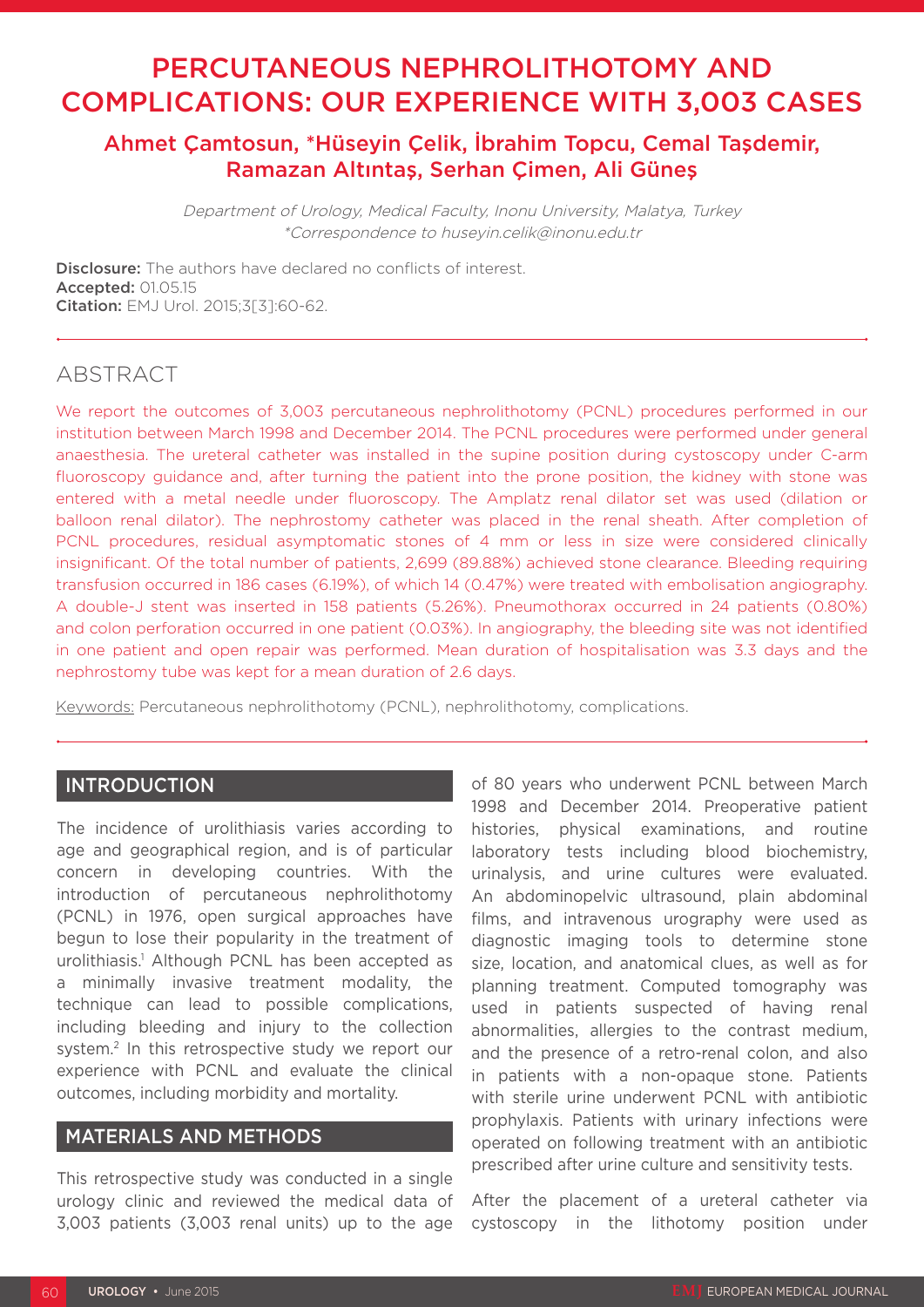general anaesthesia, the patient was placed in a prone position. PCNL access was gained using an 18-G needle and a guide wire passed from inside, under biplanar fluoroscopic guidance. Using Amplatz dilators, the percutaneous tract was dilated up to 30 Fr for the 24 Fr nephroscope (Karl Storz, Germany) and up to 30 Fr for the 24 and 26 Fr adult-type nephroscopes (Karl Storz, Germany), according to the patient's age, caliceal dilatation, and the size of the stone(s). Following the breakage of the stones using a pneumatic lithotriptor (Swiss LithoClast®), a 14-22 Fr Malecot or Foley catheter was placed into the renal tract. On the first postoperative day, plain abdominopelvic radiography and antegrade pyelography (if needed) were used to assess stone clearance and to detect any pathology of the pelvicalyceal system that occurred during surgery. Stone pieces that appeared smaller than 4 mm on plain X-ray were accepted as clinically insignificant residual fragments. Stone burden and location, number, size and location of the renal tract, types of instruments, complications, stone clearance, duration of nephrostomy, and hospitalisation time were recorded as pre and postoperative factors. Patients with missing data were excluded from the study.

## RESULTS

Of the 3,003 cases, we achieved complete stone clearance in 2,699 (89.88%). When complications were evaluated: bleeding requiring transfusion occurred in 186 patients (6.19%), of which 14 cases (0.47%) required angioembolisation; a double-J stent was inserted in 158 patients (5.26%), and in 40 patients (1.33%) this was inserted because of urinoma formation; pneumothorax occurred in 24 patients (0.80%); and in one patient (0.03%) colon perforation occurred. Horseshoe kidney abnormality was present in the patient with colonic perforation. In angiography, the bleeding site was not identified in one patient and open repair was performed. Mean duration of hospitalisation was 3.3 days and the nephrostomy tube was kept for a mean duration of 2.6 days as shown in Table 1.

### **DISCUSSION**

Currently, open surgery is rarely performed in the management of kidney stones, and PCNL has become a frequently applied minimally invasive surgery that leads to fewer complications, shorter durations of hospital stay, and reduced scar tissue formation.3,4 The success rate of PCNL procedures has been reported as 72-98% in a large series published in the literature.<sup>5-7</sup> Segura et al.<sup>8</sup> reported a 98% success rate in a total of 1,000 patients who underwent PCNL in 1985, which is one of the first larger published series. The success rate in our series was 89.88% in a total of 3,003 cases.

PCNL, as a minimally invasive surgical method for the treatment of renal stones, can lead to complications including bleeding requiring transfusion, lung injury, bowel injury, major vascular injury, and sepsis. In 2011, the Working Group of the CROES PCNL Global Study evaluated complications of PCNL and the overall complication rate was reported as 2.5%. Of those, 80% were minor and 20% were major complications. Fever and bleeding were the most frequently reported complications.9,10

#### Table 1: Percutaneous nephrolithotomy (PCNL) in 3,003 cases: outcomes and complications.

| Outcome/Complication (N=3,003)                  | Frequency, n (%) |
|-------------------------------------------------|------------------|
| Stone-free following PCNL                       | 2,699 (89.88)    |
| Bleeding requiring transfusion                  | 186 (6.19)       |
| Bleeding requiring angiography and embolisation | 14(0.47)         |
| Insertion of double-J stent                     | 158 (5.26)       |
| Urinoma formation                               | 40 (1.33)        |
| Pneumothorax development                        | 24 (0.80)        |
| Colon perforation                               | 1(0.03)          |
| Death                                           | 1(0.03)          |